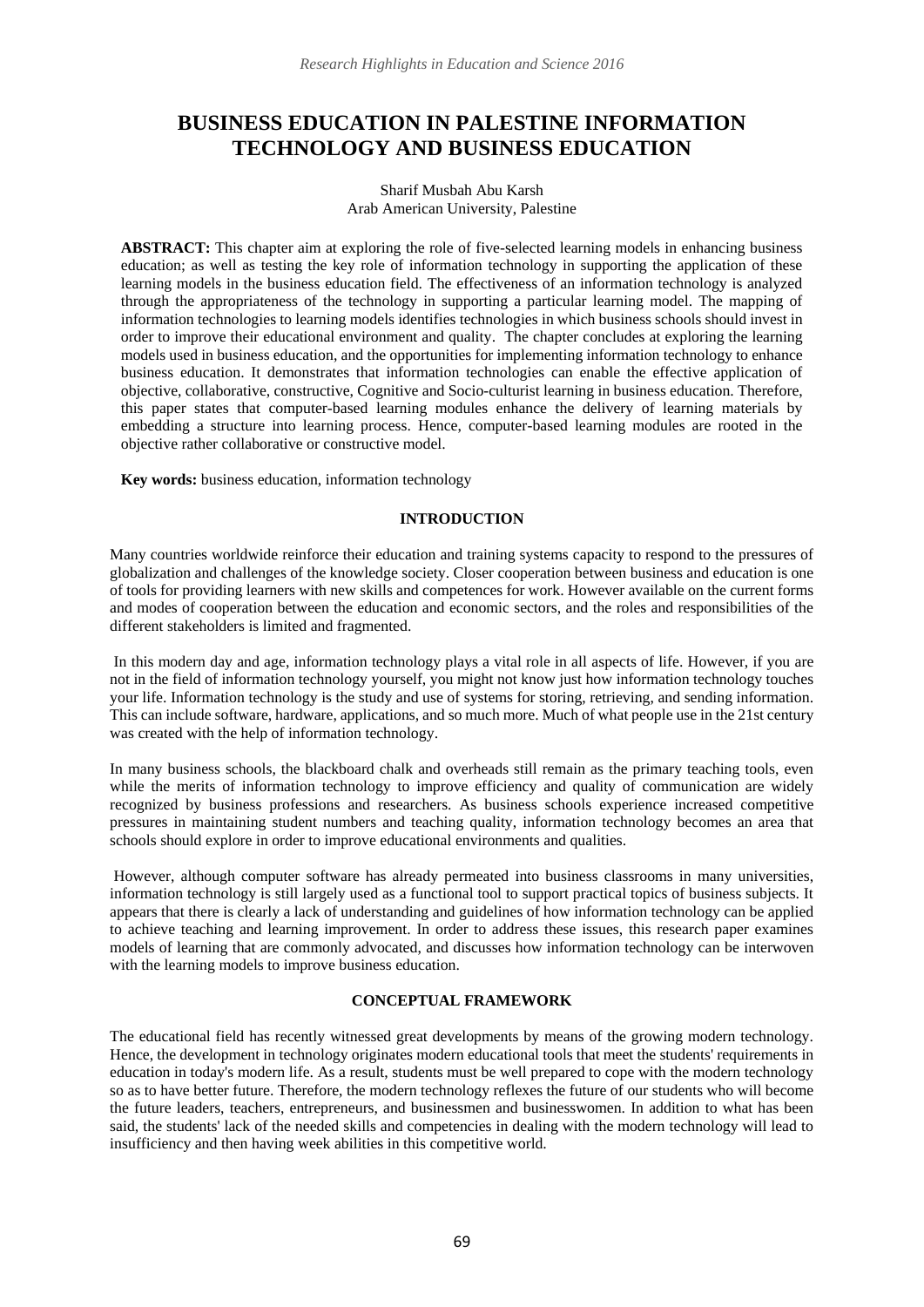Hence, the relationship between education and information technology is considered as the foundation stone for creating creative students who are able to have better opportunities; and then maintaining the ability to have a good job opportunity by offering the needed training in schools and pre-graduation. Fortunately, many schools provide access to online courses connected with different means of modern technology like computers and mobile phones. Thus, the computerized courses help students to quickly upload their assignments and other works simply and at any time.

In respect to the aforementioned criteria, there is another important and central issue, which is the role of teachers and their readiness in dealing with the different aspects of modern technology. In fact, there is a heavy duty on the people in responsibility and senior officials to qualify the teachers by offering them training courses and keeping them up-to-date with the latest developments in technology. Consequently, teachers will be qualified to deal with and operate all of the modern technological devices such tablets, mobile phones and other new means of communications.

Having mentioned all of this, there is another important role for modern technology in decreasing the number of dropouts among the high school and college students. This achievement is obtained by offering online courses, where students can continue their education easily. Technology in fact helps to prevent students from being dropouts.

The information technology takes away many previous obstacles that deterred the advancement of this vital field. It helps to simplify the process of learning and teaching conditions. Hence, it appears the ''one million dollar question.'' Can the modern technological means lead to real progress in education? What are the obstacles of using the modern technology effectively? What are the expected benefits of the modern technology tools? However, these questions are answered by thirteen previous studies.

## **The Model of the chapter**

Presented below is the Model of the chapter based on previous studies that implemented internationally.



**Figure 1:** The Model of the Chapter

## **Related Literature and Studies**

## **Some of these studies are explained as in the following**

**The Study of Ministry of Telecommunications and Information Technology** (2011), titled ''Telecommunications and Information Technology: National Strategy for Information and Communication Technologies (ICT) and Post, 2011-2013''. The strategy plan has been prepared based on a methodology that addresses all of the concerned parties including the governmental sector, the private sector, the civil society organizations, and universities. As a result, extensive discussions took place through a series of workshops that dealt with planning the strategy by investigating the following points: Firstly, analyzing the challenges of the status quo. Secondly, identifying strengths, weaknesses, opportunities, and threats of various sectors; and then setting goals and strategic priorities and policies in the sectors of (telecommunications - information technology – and post). As well, determining the strategy of evaluation and controlling. However, in the field of information technology, the plan stressed on applying the following recommendations: (Providing the requirements and the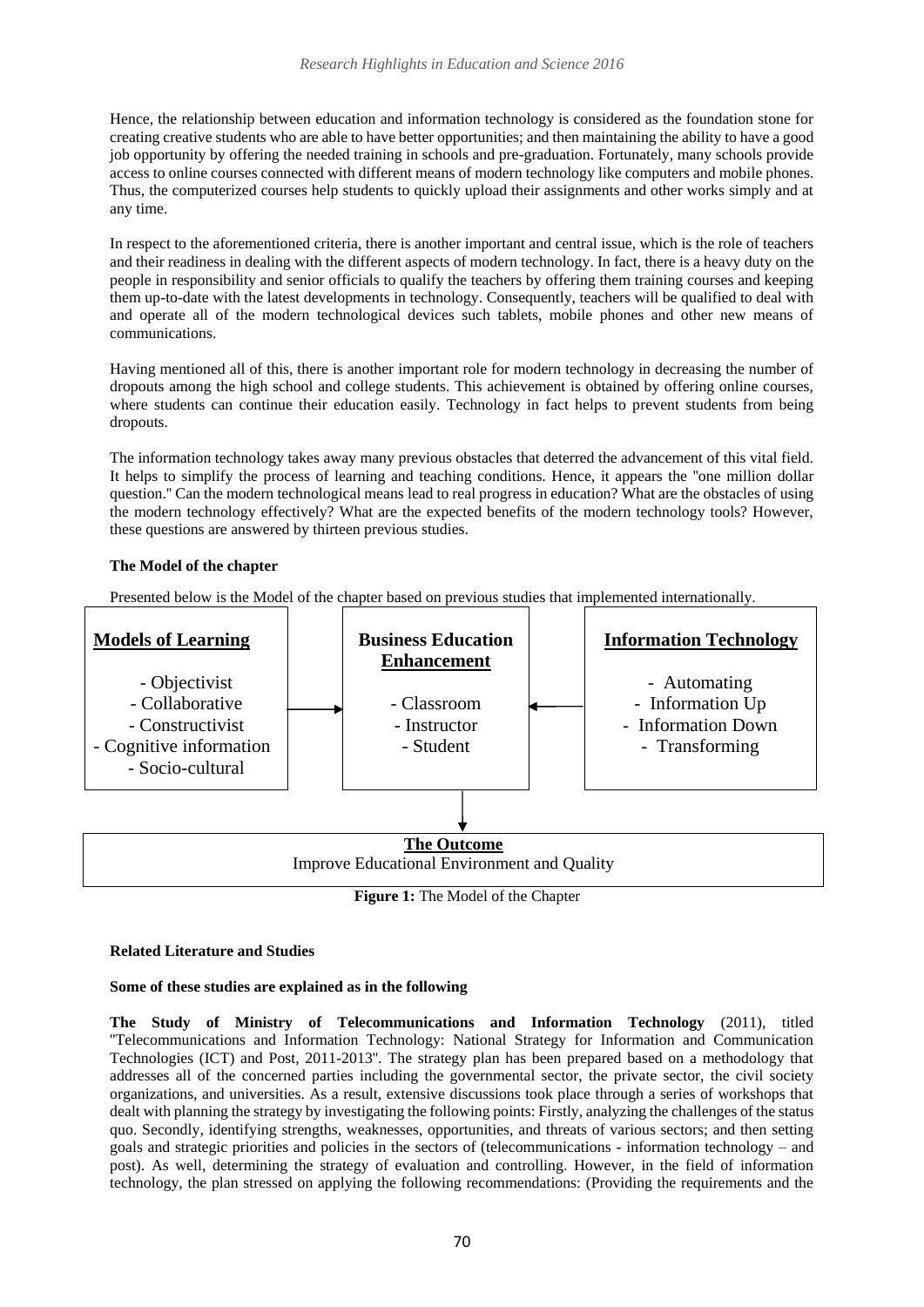needed support for implementing the plan, improving and enhancing the sector, creating an enabling environment and legislative procedures to encourage the investment in this sector, and then offering training courses to qualify iconic creative generation. As well, it stressed on developing all fields of scientific research in the sector of information technology, and promoting information literacy.)

**The study of the Economic and Social Commission for Western Asia** (ESCWA) (2009), titled '' The National Profiles of the Information Society in Palestine'', which aims at re-flexing a clear and comprehensive image of the development of the telecommunications and information technology sector between 2007 and 2009. This period, in effect, has witnessed a set of positive factors and other negative ones, which affect directly or indirectly the telecommunications and information technology sectors in Palestine.

**The study of Badie Sartawi, titled ''Information Society in Palestine''** that comes to identify the information society; indeed, the telecommunications and information technology in Palestine. It comes at a time where it was difficult to identify accurately the characteristics of any sector or activity because of the difficult situations that Palestine suffers from, for instance, the current political and security situations. As well, the study displays the reality of the telecommunications and information technology infrastructure and services in Palestine, information technology and developing plans, education and skills development, work environment, information technology sector, the determinants of work structure and the possibility of its growth. Then the conclusions, and ended with introducing the study recommendations.

**The study of Al'a bin Mohammad Al Musawi (2008)**,titled ''E*-*learning and Activation Requirements ''*,* which aims at determining the readiness and the requirements of the E-learning technologies in the public education system environment in Saudi Arabia. The paper includes the following issues: the requirements associated with the application of E-learning (concepts, requirements, and the proposed developing strategy), the aspects and the requirements of the E-learning (tools and direct requirements, tools and indirect requirements), strategy of implementation E-learning, and the proposed model for applying the E-learning technologies in the public education schools, E-learning technologies portfolio (systems and programs portfolio, training and development portfolio).

There is no doubt that there are national profiles for that distinguished the information society in Palestine from (2007-2009), wherein the most eminent one is the report that done by (ESCWA, 6, 2009). However, the most important aspects of this report are explained in the following:

- Freeing the telecommunications market and information technology from monopoly after a period of domination, licensing new operators, and starting the work of new operators.

- This period has witnessed new growth and increasing in investment in this sector.

- The effective governmental activities during this period have led to issue a number of decisions; as well as legislating laws and regulations to legalize the process of freeing the market from monopoly. This also led to increase competition among investors and offering more investment opportunities, which are considered as basic requirements for developing this vital sector.

- Implementing several vital projects by the government to improve this sector within the government's mediumterm plan of 2008-2010.

- Wataniya Mobile launched as the second mobile operator in Palestine (Wataniya Mobile); as well as the entry of the strategic partner (Zain) into the market.

## **Obstacles of Applying E-Learning in Palestine:**

A set of obstacles prevents achieving the objectives of E-learning. These obstacles are summarized in the following points: 1- The majority of the developing countries suffer from weak infrastructure because of the difficulty in offering the required funding to establish strong infrastructure. 2- The learners suffer from a lack of competency and professionalism in using the modern technology, computer, and browsing the international telecommunications networks. 3- The academic staff and lecturers at universities are not convinced with using the modern electronic multimedia in teaching and training. This refers to their fears from minimizing their role in the educational process; in addition to the replacement and transition of their role to the educational software designers and the specialist of educational technology; as well as the difficulty of applying the assessment process. 4- The community members distrust the distance-education as they believe that the E-learning' position is less than the regular education. In addition, the official authorities in some countries don't grant official accreditation to the certificates awarded by distance-learning universities. 5- The high fees of connecting to the internet, and the high cost of designing educational software products is another prominent obstacle.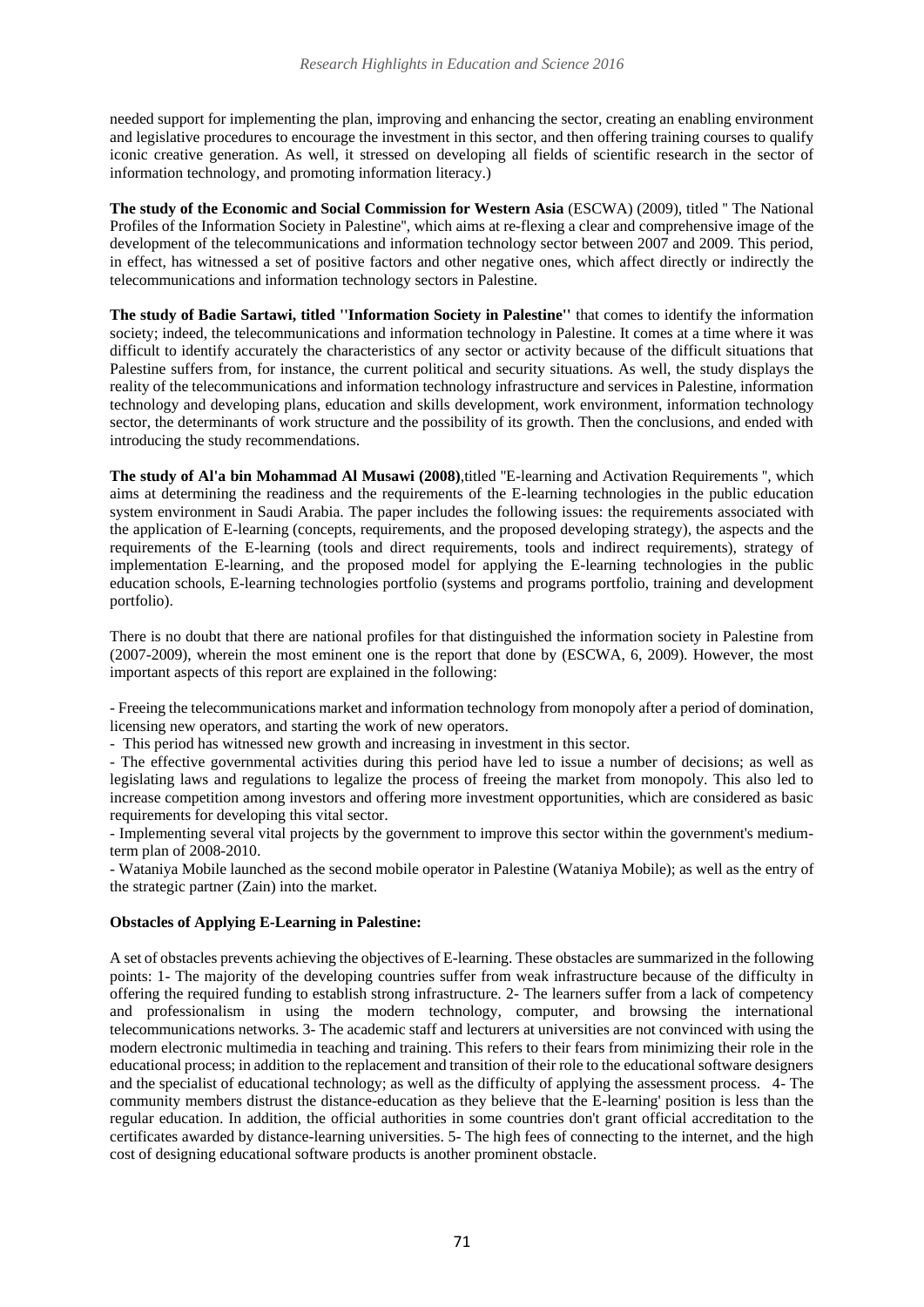# **Telecommunications and Information Technology in Education and Training in Palestine**

There is no doubt that the release of the E-learning initiative in June 2007is considered as a new era in the use of (ICT) tools in education and training. Also, the government policies and strategies stressed on activating the use of these technologies in education and training. This initiative aims at using the E-learning in the Palestinian educational system, where it considered as one of the most important priorities of the ministry's development plan. Hence, the developments in the digital content for universities and higher educational institutions through adding lectures and teaching materials on these sites may shape a quantum leap in developing the educational content of the taught subjects. Hence, it becomes necessary to indulge lecturers and students in adopting this content, which will enhance the use of these applications after developing specialized educational programs. Similarly, the well planned and the serious efforts by the educational institutions and their insistence on achieving the desired goals in developing the quality of this field with promising programs will enhance the use of the telecommunications tools. Consequently, the information technology use in education and training programs in the higher education will be enhanced too.

However, there are several initiatives and projects implemented by the Ministry of Education and Higher Education regarding enhancing the educational system at schools. These initiatives aim at employing the telecommunications and information technology in developing the educational system and making it more efficient. Achieving this goal, on the first hand, was made after adding the information technology courses into the Palestinian curriculum. On the second hand, Intel project comes to improve the quality of education and to implement teacher-training strategy. The project targets training about (1,000) teachers of the primary stage. This program will be implemented during 3 years starting from 2009 (ESCWA, 2009.8-7).

# **MAPPING INFORMATION TECHNOLOGIES FACILITATING TO LEARNING MODELS**

## **IT Enhanced Objectivist Model of Learning**

Recently, it becomes easier to add different contents like videos, pictures, audio tracks, and illustrations into any learning module. Hence, students can use and review the lecture and the educational material at any time. Another advantage appears in the ability of including enhanced models of assessment where the students are provided with instant feedback on their own performance. This goal is achieved by using the computerized learning module that known as the computer-based learning (CBL).

Hence, (CBL) technology comes to simplify the use of modern technology in education. The application of technology in education has some requirements. For instance, the study of (Clark, 1973) states that ''The technology imposes a structure into the learning process that may not otherwise have existed. However, despite the common brief that structured and vivid presentation of knowledge enhances learning efficiency''. In his study, Clark doesn't find remarkable difference in the students' performance towards the computerized content. In other words, he plays down the role of (CBL) in enhancing the education. In contrast, he appreciates the traditional methods of education. He added, the CBL module increases the instructor controlling which collides with the traditional objective of learning.

## **IT-Enhanced Collaborative Model of Learning**

It's worth to be mentioned that collaborative learning model stressed on the importance of both information sharing and participation via communication and technology. Hence, the technology is employed to improve and ease the communication between the students and their instructors; in addition to ease the communication between the students with their peers. In respect to this issue, many studies explore the problems that face communication in education. For example, (Briggs and Ramos, 1992) state that the large number of students in classes makes students hesitates and fear making presentations publicly. Also, the study of (Harris and Mc Caffer, 1992) shows that ''students prefer to raise questions to their instructions electronically than through face-to-face conversation''. Moreover, the study of (Leidner and Jarrenpaa, 1995), explains that "akin to the finding that employees in business organizations feel more comfortable sending messages than talking to their peers.''

One of the most important tools of communication among students is the E-mail; where it allows them to investigate any issue while reading off-class. In contrast, little disadvantages appears in respect to using E-mail, for instance, it's difficult to response to students inquiries directly from their instructors. However, other negative aspects of using E-mail in communication among students and business higher education require implementing more studies to reveal its pros and cons.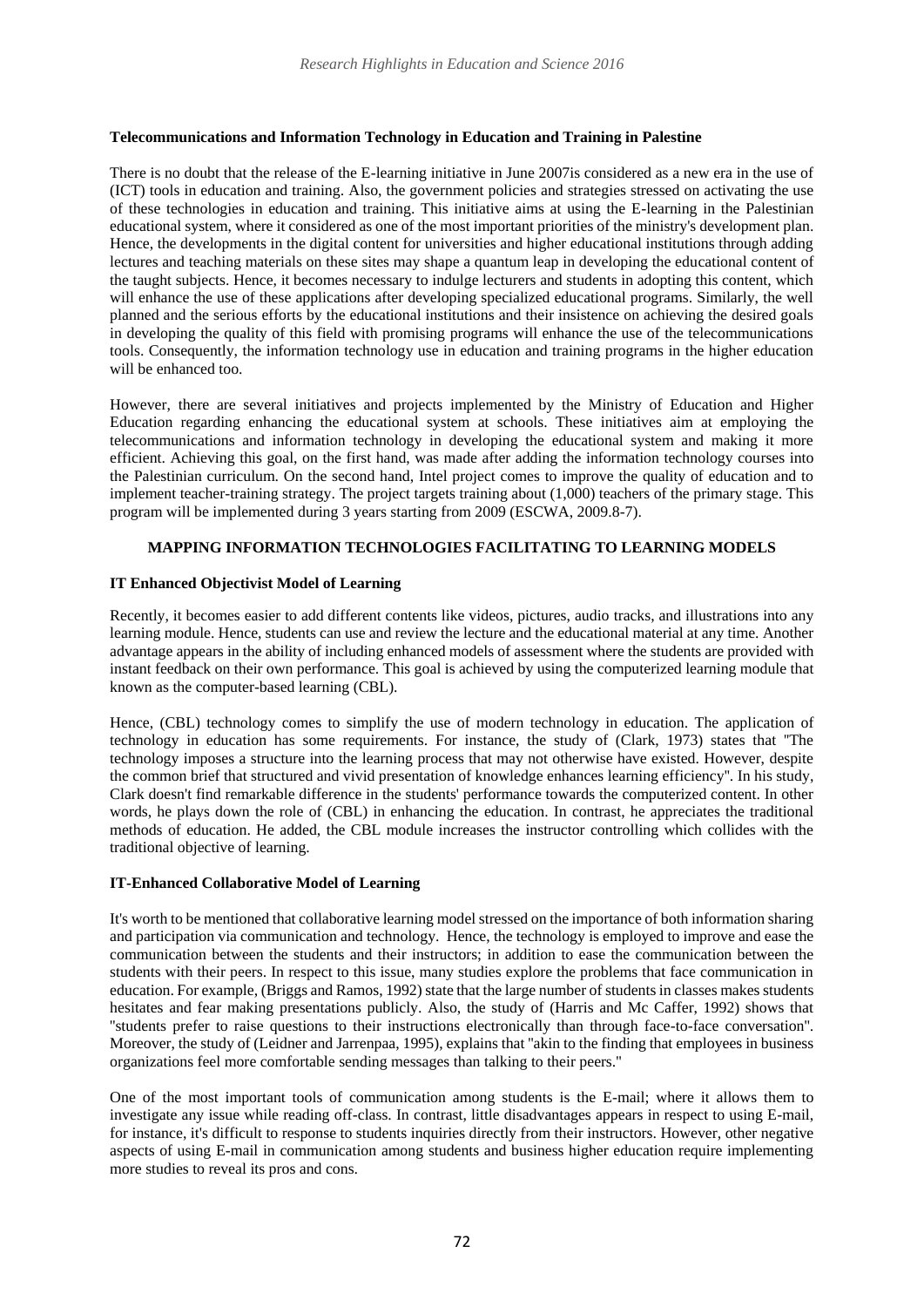# **IT-Enhanced Constructive Model of Learning**

There is another important model known as the construction model that concentrates on giving learners the chance to explore and realize issues depending on their own efforts. This model encourages students to get access to information through providing suitable learning environment by using the information technologies. In respect to this, some aspects of these technologies like software packages, shared database, World Wide Web (WWW), and virtual reality are discussed as in the following: Firstly, World Wide Web is considered as one of the most important elements that is widely employed to get access to information. However, there is a similarity between database and WWW, wherein WWW is used to seek information and suiting this information in a way that can meet the need of learners. In respect to business education, there is a great possibility to employ WWW in business education field to get access to information. However, to prove the role of WWW in business education, there is an urgent need to do several studies in this regard. Long ago, simulation technology was used as a mean of knowledge construction; where it offered intensive learning experience and indirect specific theme to students. Indeed, several simulation software employed in serving in business education. Virtual reality technology has a great role in students' assistance to acquire knowledge through virtual experience. It may be possible to illustrate the role of this technology in education through the following example. A class was divided into a number of groups and teams in which each team represents a contractor, and the available jobs. The bids organized into a set of elements that included the costs of construction. This data was entered into a program. A week later, the win, loss, cash flow report, and profits were produced by the program. Hence, this example shows how students can acquire knowledge in a competitive game within the participation of large number of students and within a week. Also, this shows how students can create a virtual reality.

## **IT-Enhanced Cognitive Information Processing Model of Learning**

There is another learning model that is considered as an extension for the constructivist model. This model is the cognitive information-processing model. For instance, (schuell.1986) states that ''Learning involves processing instructional input to develop, test and refine mental models in long-term memory until they are effective and reliable enough in problem-solving situations.'' Similarly, (Bovy, 1981; Brunning, 1983), explain that '' The frequency and intensity with which a student cognitively processes instructional input controls the pace of learning. Instructional inputs that are unnoticed, or unprocessed, by learners cannot have any impact on mental models.'' (Bovy, 1981) states that '' A major assumption of the model is that learners differ in terms of their preferred learning style. Instructional methods that match an individual's learning style will

be the most effective.''; where Bovy stressed on the importance of individualized instructions in providing effective learning style. However, he adds that ''The cognitive processing model also assumes that the individual's prior knowledge is represented by a mental model in memory and that the mental model is an important determinant of how effectively the learner will process new information. The implication is that the instructional support required is inversely related to the depth of existing knowledge as well as to the effectiveness of the learner's information processing style.'' Similarly, (Brunning, 1983) explains that ''Selective attention is an interrelated function of the display, the cognitive structure of the learner, and the prior experience of the learner. Pre-instructional methods such as topic outline and learning goals might improve learning because they direct attention.

## **IT-Enhanced Socio-cultural Model of Learning**

Information-processing model of both collaborative and the cognitive models are considered as an extension of constructivism. This illustrates that the socio-cultural model is also considered as an extension that faces and opposes some assumptions of constructivism. Particularly, the socio-culturists refuse Piaget's interpretation that says the main aim of learning is to create abstract concepts so as to represent reality. For instance, (O'Loughlin 1992) states that it impossible to separate knowledge from the historical and cultural elements of the learner. Similarly, Iran Nejad, et al, 1990) illustrates that ''The more meaningful, the more deeply or elaborative processed, the more rooted in cultural background, meta cognition, and personal knowledge an event is, the more readily it is learned (While socio-culturalists embrace the concept that there is no one external reality, they argue that constructivism and collaborativism force the minority culture into adopting the understanding derived by the majority. Even a collaborative work group does not foster participation for minorities: "shared understanding" is biased by cultural and social factors''.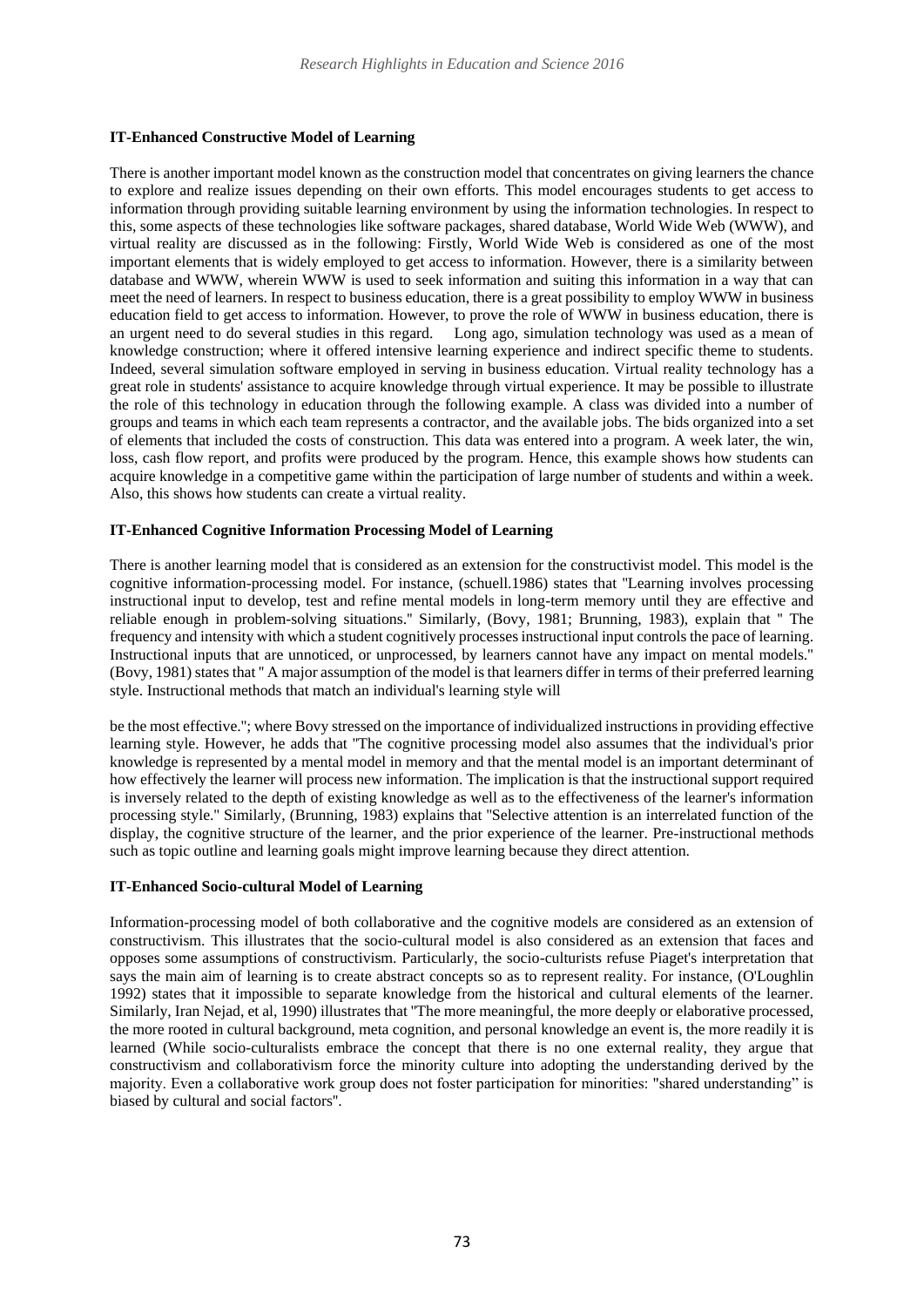| <b>Model</b>               | <b>Major Assumptions</b>                                                            | Goals                                                                                                                   | <b>Basic Premise</b>                                                                                                             | <b>Implications for</b><br><b>Instruction</b>                                          |
|----------------------------|-------------------------------------------------------------------------------------|-------------------------------------------------------------------------------------------------------------------------|----------------------------------------------------------------------------------------------------------------------------------|----------------------------------------------------------------------------------------|
| Objectivism                | is<br>the<br>Learning<br>uncritical<br>absorption<br>of<br>objective<br>knowledge.  | Transfer for knowledge from<br>instructor to student.<br>Recall of knowledge                                            | houses<br>all<br>Instructor<br>necessary knowledge.<br>Students learn best in<br>isolated<br>and<br>intensive<br>subject matter. | Instructor is in control<br>of material and pace<br>provides<br>Instructor<br>stimulus |
| <b>Constructivis</b><br>m  | Learning is a process<br>of<br>constructing<br>knowledge<br>by<br>an<br>individual. | Formation<br>of<br>abstract<br>concepts to represent reality.<br>Assigning meaning to event<br>and information.         | Individuals learn better.<br>when they discover things<br>themselves and when they<br>control<br>the<br>pace<br>of<br>leanings.  | Learner-centered<br>active learning<br>Instructor for support<br>rather than direction |
| Collaborativi              | Learning<br>emerges<br>through<br>shared<br>understanding of more                   | skills-<br>Promote<br>group<br>listening,<br>communication,<br>participation.                                           | Involvement is critical to<br>learning.                                                                                          | Communication<br>oriented                                                              |
| sm                         | than one learner.                                                                   | Promote socialization.                                                                                                  | Learners have some prior<br>knowledge.                                                                                           | Instructor<br>as<br>questioner<br>and<br>discussion leader                             |
| Cognitive<br>information   | Learning<br>is<br>the<br>processing<br>and<br>transfer<br>of<br>new                 | cognitive<br>Improve<br>abilities<br>of<br>processing<br>learners.                                                      | Limited<br>selective<br>attention.                                                                                               | Aspect of stimulus can<br>effect attention                                             |
| processing                 | knowledge into long-<br>term memory.                                                | Improve recall and retention.                                                                                           | Prior knowledge affects<br>of<br>instructional<br>level<br>support needed.                                                       | needs<br>Instructor<br>feedback on student<br>learning                                 |
|                            | Learning is subjective<br>and individualistic.                                      | Empowerment.<br>Emancipatory learning.                                                                                  | Anglos have<br>distorted<br>knowledge and farmed<br>information in their own                                                     | Instructor is always<br>culturally value laden<br>Instruction<br>is                    |
| Socio-<br><b>Culturism</b> |                                                                                     | Action-oriented<br>socially<br>conscious learners with a<br>view to change rather than<br>accept or understand society. | terms.<br>Learning occurs best in<br>environments<br>where<br>personally well known.                                             | embedded<br>in<br>a<br>person's<br>everyday<br>cultural\social context                 |

#### **Table 1.** Summary of Learning Model

## **THE ENHANCEMENT OF BUSINESS EDUCATION IN PALESTINE**

### **Educational Situations in Palestine**

Based on UNICEF (2010) statistics, there are 1,141,828 students in 2,611 schools from the first grade till the twelfth grade; 1,955 governmental schools, 325 UNRWA schools and 308 private sectors. Compared to the details demonstrated before, there is a clear change in the number of students. According to the MOEHE, in governmental schools, there are 70% attendance, 22% in UNRWA and 8% in private sectors. Since the last elections in 2006, Gaza has been under siege and the needed construction material has been prevented to enter Gaza, which caused a problem from the increasing number of students, leading to increase the need for the double shifts in schools. Double shifts reached 82% in governmental schools, 90% in UNRWA schools, which lead schools to cut off the educational hours in order to cope with the large numbers of students. In addition, the Ministry adds that there is an urgent need to build new schools in the next coming five years in order to absorb the increasing number of students. Thus, its recommendation was to build at least 100 UNRWA schools and 105 governmental schools. Nonetheless, obstacles hindering the movements of students to their schools have not got easier; they still suffer from long distances and are obliged to walk as far as 25 km to reach their schools. In addition to paying a lot of money on a monthly basis (UNICEF, 2010, pp. 1-2)

#### **The Higher Education in Palestine**

Educational Institutions; Palestinian Higher Education for the Academic Year 2014/2015 **Educational Institutions:** 

| Table 2. Summary of Educational Institutions |                  |                   |              |  |  |  |
|----------------------------------------------|------------------|-------------------|--------------|--|--|--|
|                                              | <b>West Bank</b> | <b>Gaza Strip</b> | <b>Total</b> |  |  |  |
| <b>Traditional Universities</b>              |                  |                   | 14           |  |  |  |
| Open University                              |                  |                   |              |  |  |  |
| University Colleges                          | 13               |                   | 19           |  |  |  |
| <b>Community Colleges</b>                    |                  |                   | 18           |  |  |  |
| <b>Total</b>                                 | 33               | 18                | 52           |  |  |  |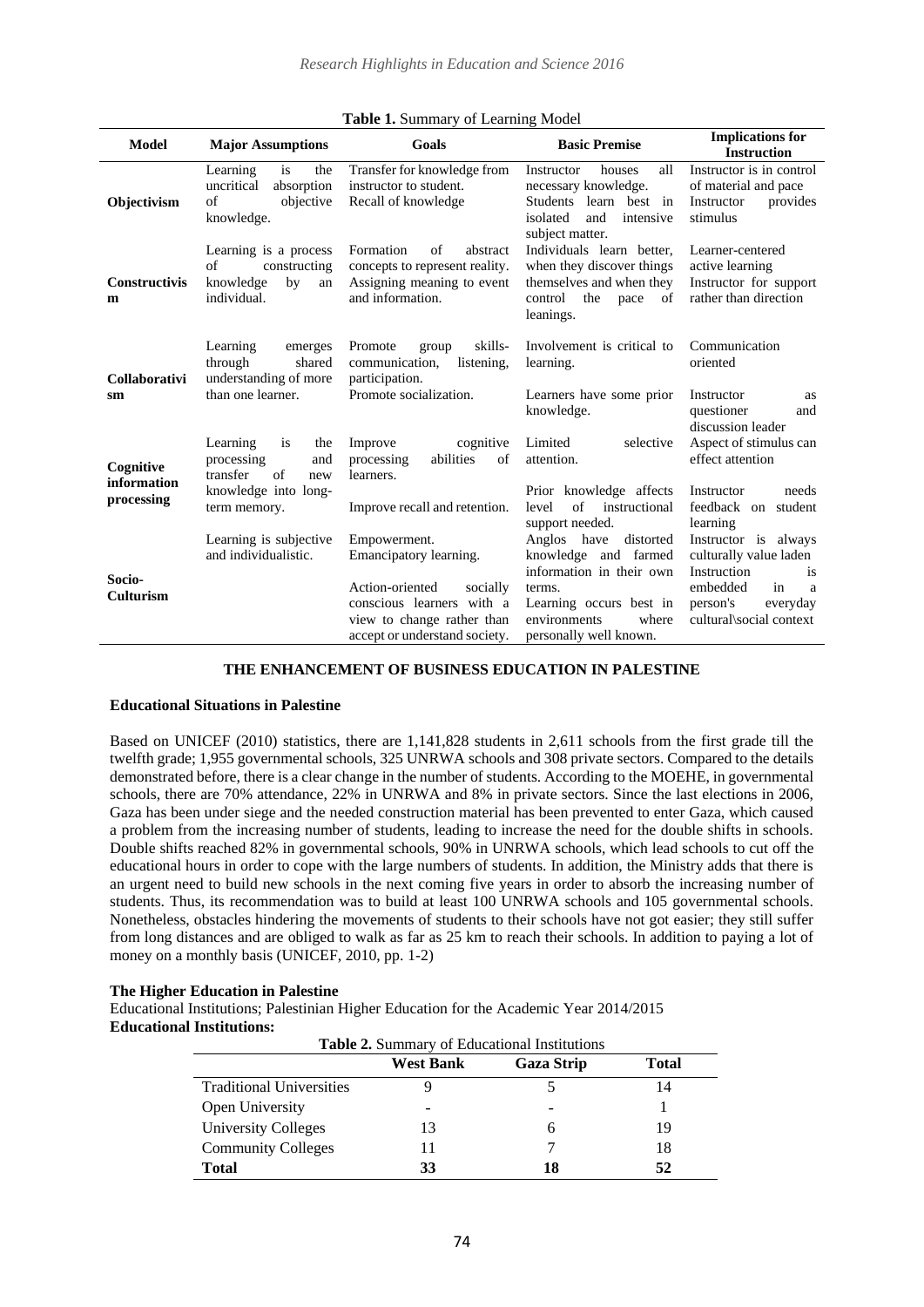The distance-learning, there is 1 university with (22), 17 educational centers at West Bank and 5 educational centers at Gaza Strip.

# **New Student: 62,454 = Female 36,141+Male 26,313**

|                                                                                            | Table 3. Summary of New Students |               |                                 |                 |                          |                          |              |
|--------------------------------------------------------------------------------------------|----------------------------------|---------------|---------------------------------|-----------------|--------------------------|--------------------------|--------------|
|                                                                                            | PhD                              | <b>Master</b> | <b>Higher</b>                   | <b>Bachelor</b> | Diploma <sub>2</sub>     | <b>Others</b>            | <b>Total</b> |
|                                                                                            |                                  |               | <b>Diploma</b>                  |                 | vears                    |                          |              |
| Traditional                                                                                | 28                               | 2.776         | 103                             | 31.422          | 1.265                    | 621                      | 36,215       |
| Universities                                                                               |                                  |               |                                 |                 |                          |                          |              |
| Open University                                                                            | -                                |               |                                 | 11,302          | $\overline{\phantom{a}}$ | 2.495                    | 13,797       |
| <b>University Colleges</b>                                                                 | $\overline{\phantom{0}}$         |               |                                 | 1.870           | 4.718                    | 84                       | 6,672        |
| <b>Community Colleges</b>                                                                  | $\overline{\phantom{a}}$         |               |                                 |                 | 5,770                    | $\overline{\phantom{a}}$ | 5,770        |
| <b>Total</b>                                                                               | 28                               | 2.776         | 103                             | 44.594          | 11,753                   | 3,200                    | 62,454       |
| $\mathbf{u}$ $\mathbf{u}$ $\mathbf{u}$ $\mathbf{u}$ $\mathbf{A}$ $\mathbf{A}$ $\mathbf{A}$ |                                  |               | $E = 1.423.26 \cdot M + 00.023$ |                 |                          |                          |              |

**Enrolled Student: 221,395 = Female 133,362 + Male 88,033** 

|                           | Table 4. Summary of Enrolled Student |               |                          |                          |           |               |              |
|---------------------------|--------------------------------------|---------------|--------------------------|--------------------------|-----------|---------------|--------------|
|                           | <b>PhD</b>                           | <b>Master</b> | <b>Higher</b>            | <b>Bachelor</b>          | Diploma 2 | <b>Others</b> | <b>Total</b> |
|                           |                                      |               | <b>Diploma</b>           |                          | vears     |               |              |
| Traditional               | 40                                   | 7.751         | 194                      | 121.008                  | 2.624     | 832           | 132.449      |
| Universities              |                                      |               |                          |                          |           |               |              |
| Open University           |                                      |               |                          | 57,405                   |           | 2.825         | 60.230       |
| University Colleges       |                                      |               | $\overline{\phantom{a}}$ | 5,903                    | 10.431    | 112           | 16.446       |
| <b>Community Colleges</b> |                                      |               |                          | $\overline{\phantom{0}}$ | 12.206    | 64            | 12.270       |
| <b>Total</b>              | 40                                   | 7.751         | 194                      | 184.316                  | 25,261    | 3,833         | 221,395      |
| $\cdots$                  | $\overline{\phantom{a}}$             | .             | -- - <i>-</i> - - - -    |                          |           |               |              |

**Graduated Students: 40,043 = Female 24,111 + Male 15,932**

| <b>Table 5.</b> Summary of Graduated Student |                          |                          |                                 |                 |                               |               |              |
|----------------------------------------------|--------------------------|--------------------------|---------------------------------|-----------------|-------------------------------|---------------|--------------|
|                                              | <b>PhD</b>               | <b>Master</b>            | <b>Higher</b><br><b>Diploma</b> | <b>Bachelor</b> | Diploma <sub>2</sub><br>vears | <b>Others</b> | <b>Total</b> |
| Traditional<br>Universities                  | $\blacksquare$           | 2,302                    | 54                              | 21.163          | 887                           | 761           | 25,166       |
| Open University                              |                          | $\overline{\phantom{0}}$ | $\overline{\phantom{a}}$        | 7,702           |                               | 370           | 8,072        |
| University Colleges                          | $\overline{\phantom{0}}$ |                          | $\overline{\phantom{a}}$        | 1,040           | 2.472                         | 53            | 3,592        |
| <b>Community Colleges</b>                    | $\overline{\phantom{0}}$ |                          | $\overline{\phantom{a}}$        |                 | 3.142                         | 71            | 3,213        |
| Total<br>.                                   | $\blacksquare$           | 2,302                    | 54                              | 29,905          | 6,501                         | 1,255         | 40,043       |

# **Employees: 15,584**

| <b>Table 6.</b> Summary of Employees |            |               |                          |                 |                |              |              |
|--------------------------------------|------------|---------------|--------------------------|-----------------|----------------|--------------|--------------|
|                                      | <b>PhD</b> | <b>Master</b> | <b>Higher</b>            | <b>Bachelor</b> | <b>Diploma</b> | <b>Other</b> | <b>Total</b> |
|                                      |            |               | <b>Diploma</b>           |                 | 2 years        |              |              |
| <b>Traditional Universities</b>      | 2.546      | 2.550         | 55                       | 2,783           | 757            | 1,552        | 10,273       |
| Open University                      | 470        | 1,093         | $\overline{\phantom{a}}$ | 455             | 200            | 362          | 2,580        |
| <b>University Colleges</b>           | 178        | 502           | 25                       | 649             | 238            | 290          | 1,882        |
| <b>Community Colleges</b>            | 45         | 274           |                          | 346             | 95             | 85           | 849          |
| <b>Total</b>                         | 3.239      | 4.419         | 85                       | 4.233           | 1.290          | 2.289        | 15.584       |

**Academicians**

| <b>Table 7.</b> Summary of Academicians |             |                          |                  |          |                   |              |       |
|-----------------------------------------|-------------|--------------------------|------------------|----------|-------------------|--------------|-------|
|                                         | <b>Prof</b> | <b>Associate</b>         | <b>Assistant</b> | Lecturer | <b>Instructor</b> | <b>Other</b> | Total |
|                                         |             | <b>Prof</b>              | Prof             |          |                   |              |       |
| <b>Traditional Universities</b>         | 215         | 367                      | 1.416            | 566      | 1.273             | -            | 4,303 |
| Open University                         | 19          | 52                       | 327              | 80       | 807               | -            | 1,431 |
| <b>University Colleges</b>              |             | 8                        | 81               | 184      | 17                | 357          | 949   |
| <b>Community Colleges</b>               | ∍           | $\overline{\phantom{a}}$ | 13               | 123      | 279               | 30           | 447   |
| <b>Total</b>                            | 241         | 427                      | 1.837            | 953      | 2.376             | 387          | 7,130 |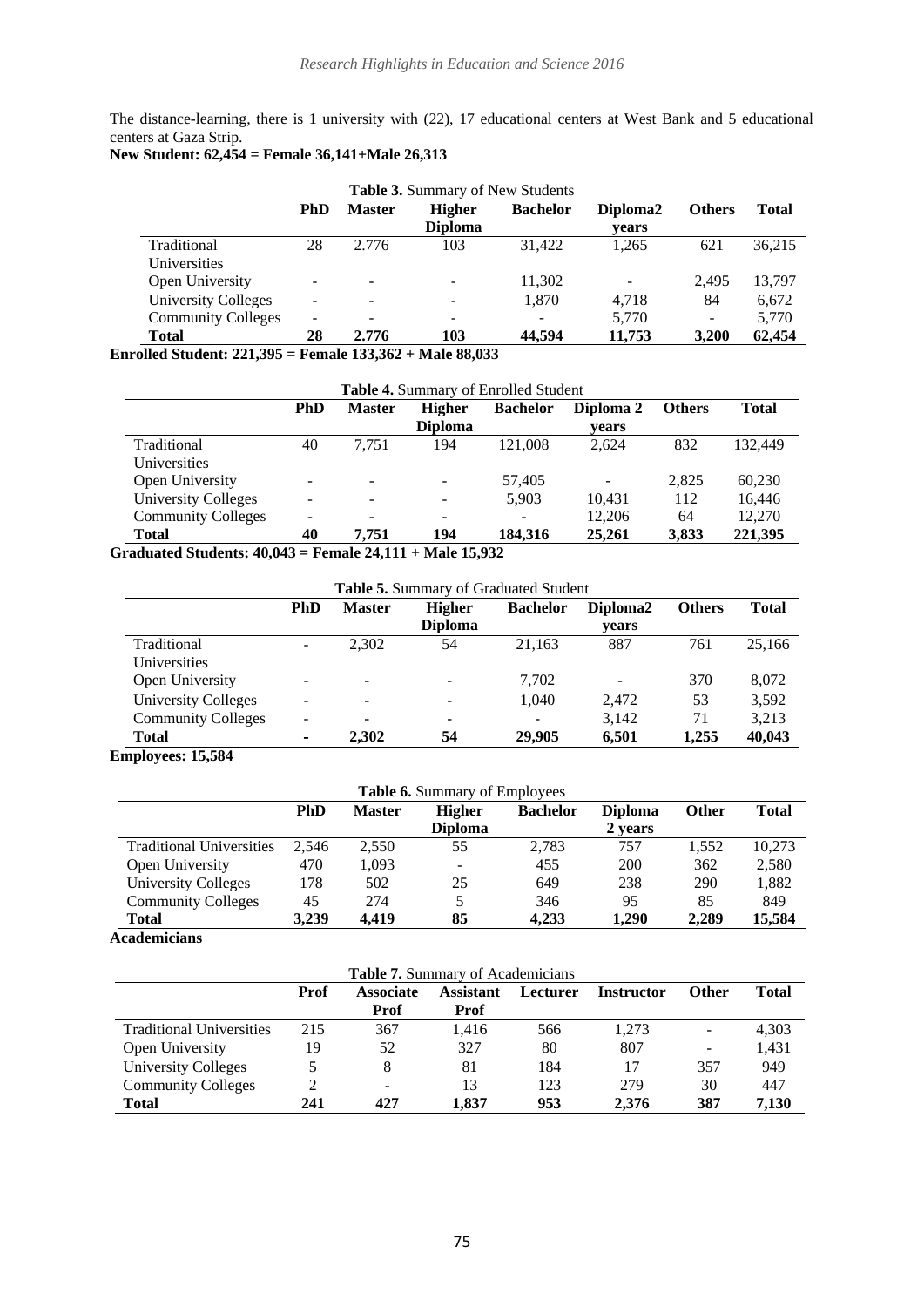#### **INFORMATION TECHNOLOGY**

#### **Surfacing Educational Assumptions The Automating**

#### **A future look towards introducing resourceful automated classrooms**

Automated classroom is the awareness that IT replaces all of the traditional expensive and unreliable means including the human factor with cheaper, more reliable and more trusted one, it is the revolutionary technology. In respect to the organizations, the IT is widely employed to improve quality and providing operational savings through implementing the operational tasks and other related functions more efficiently and in a reliable and structured way. However, teaching and learning are considered as semi-structured activities in which these activities are not included within the automation process. In contrast, it should be mentioned that some aspects of teaching and learning activities have the possibility of automation, mainly the characteristics of the objectivist model of learning through information delivery is considered prone to automation. Therefore, the information technology aims at providing tools for presenting and manipulating educational material in classrooms which is considered in this paper as classroom automation technology. Hence, the basic role of technology in respect to classroom automation is summarized in the following points: (1) providing software and display tools to help limit instructors' interference and aid them in controlling. (2) Helping students to operate independently with their computers and instructor consoles. (3) Learning via computers by providing exercise and practice programs. (4) Providing the constituents of enhancing distance learning.

# **Informing Up**

Providing the instructor with effective access for the information (Schein, 1992) explains that the employment of IT as a management tool for controlling aims at keeping managers well informed with their organizations performance. In education, this idea will help the instructor to estimate the level of the students understanding of the educational material. Hence, the instructor will be able to deal with the difficulties that the students face. In contrast, there are negative aspects in respect to this that include the students' tendency to be reticent; the instructor will be unable to assess his students understanding efficiently and the absence of the instructor in case the students need to explain questions and inquiries. In other word, the sole way to connect the instructor with students is via the key response pads and email.

#### **The Informing Down**

The use of technology to provide further access to information technology plays a great role in providing information to organizations in different specific levels. One of these levels is providing information to lower level employees of an organization. This means that the control of the senior and middle level management will be increased. This process is known as informing down. However, in education, the term informing down aims at providing data to students which allow them to analyze information and discuss different issues within peers set. Informing down technology is tested by providing information to students; and then by providing communication tools. Hence, the designed technologies to provide the information to students are known as the classroom technologies. In contrast, the designed technologies to provide communication tools to students are identified as classroom technology. These technologies, in term of use, are implemented in regular classrooms.

#### **The Transforming**

With the appearance of the supposed continuous learning in education, it becomes necessary to employ information technology to get and share information and ideas with others beyond traditional classrooms. Technology also must be employed to enable effective teamwork among learners. Similarly, IT enables learners to have continuous education with no time limits. Therefore, it enables learners of different levels to get multi-levels and multi-speed creativity. In other words, technology links dispersed students geographically at any time. Hence, the distance education let the learners to participate and co-operate world widely across distances. In other words, the e-learning allows a group of students of similar courses to connect each other's thoughts and share ideas with their peers.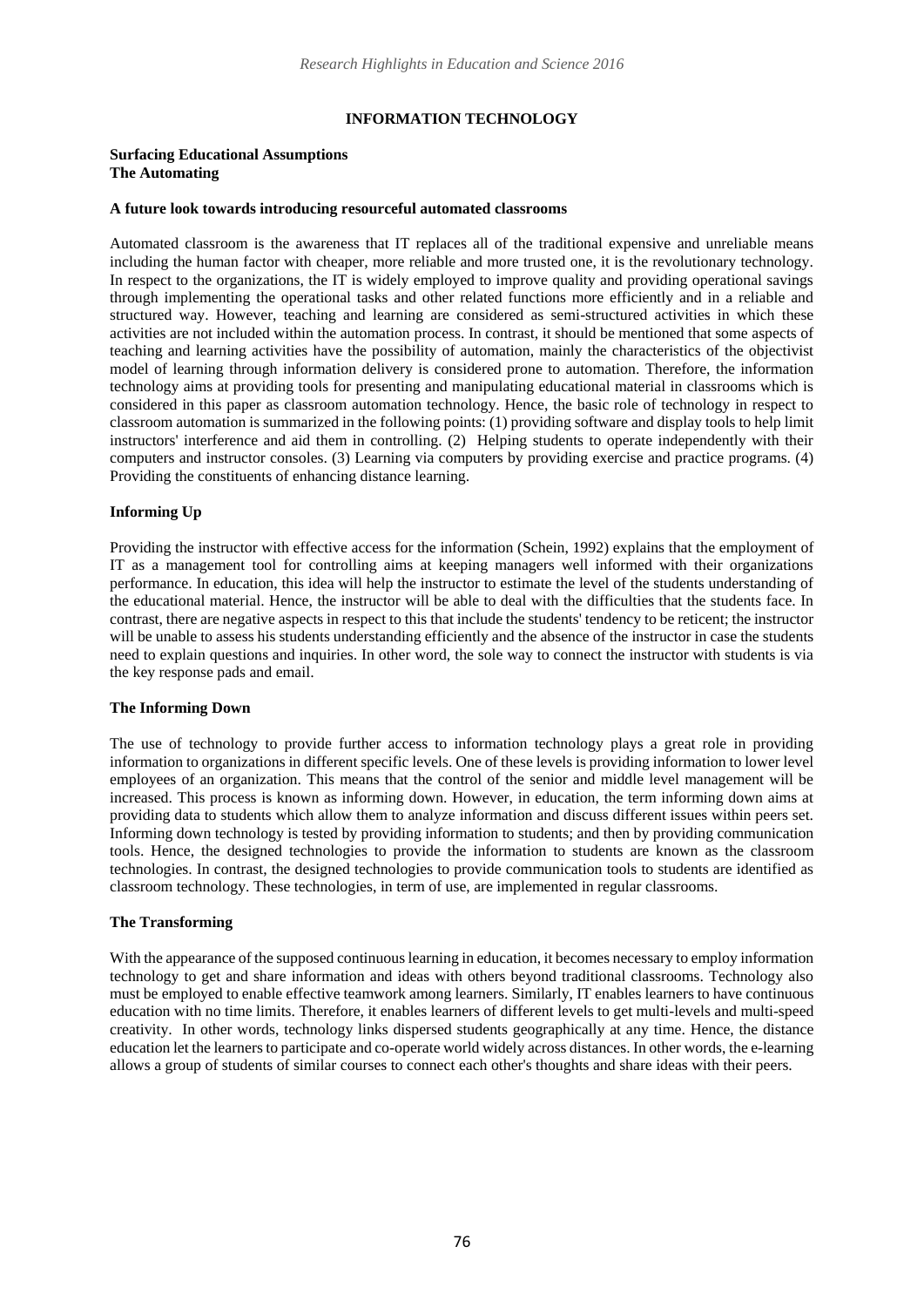|                                            | Objectivist       | Constructivist | Collaborativ<br>e | <b>Cognitive IP</b> | Socio-<br>cultural |
|--------------------------------------------|-------------------|----------------|-------------------|---------------------|--------------------|
| <b>The Vision to Automate</b>              |                   |                |                   |                     |                    |
| Instructor console                         | $\sqrt{\sqrt{2}}$ |                |                   |                     |                    |
| Instructor console and stand-              | √√                | V              |                   |                     |                    |
| Alone student computers                    |                   |                |                   |                     |                    |
| Computer assisted learning                 | $\sqrt{\sqrt{2}}$ |                |                   | V                   |                    |
| Distance Learning                          | $\sqrt{\sqrt{2}}$ |                |                   |                     | V                  |
| The vision to Informate Up                 |                   |                |                   |                     |                    |
| Key Response Pads                          | √√                |                |                   | V                   |                    |
| Instructor student E-mail                  |                   |                |                   | J                   |                    |
| The Vision to Informate Down               |                   |                |                   |                     |                    |
| <b>Learning Networks</b>                   |                   | √√             |                   |                     |                    |
| Hypermedia /Internet                       |                   | $\sqrt{v}$     |                   |                     |                    |
| Simulation/ Virtual Reality                |                   | √√             |                   |                     |                    |
| Synchronous<br>Communication<br>Classrooms |                   |                | $\sqrt{2}$        |                     | N                  |
| Groupware-Supported Synchro-               |                   |                | $\sqrt{2}$        | $\sqrt{\sqrt{2}}$   | V                  |
| Communication<br>nous                      |                   |                |                   |                     |                    |
| Classrooms                                 |                   |                |                   |                     |                    |
| The Vision to Transform                    |                   |                |                   |                     |                    |
| Asynchronous Communication                 |                   |                | $\sqrt{2}$        |                     | V                  |
| <b>Across Distances</b>                    |                   |                |                   |                     |                    |
| Groupware-<br>Supported                    |                   |                |                   |                     |                    |
| Asynchronous                               |                   |                | $\sqrt{2}$        | $\sqrt{\sqrt{2}}$   | V                  |
| Communication<br>Across                    |                   |                |                   |                     |                    |
| <b>Distances</b>                           |                   |                |                   |                     |                    |

**Table 8.** Technology Fit with the Theories of Learning

 $\forall \forall$  represent the primary match,  $\forall$  represent a secondary match

**The above table** shows the linkages between the technologies and the models of learning. No vision of technology is more desirable than others. Rather, the most appropriate technology depends on the underlying model of learning that the instructor wishes to employ.

## **IT Usage in Palestine**

Currently, IT usage is increasing rapidly especially after the signing the peace process which allows more freedom for Palestinians to build their infrastructure. The Palestinians through mainly the academic institutions especially universities are very active in wanting to join the global developments in information technology. The institutions as well as the government have realized the importance of IT to Palestinians at this point in history in building a nation. With the universities being the major customer of IT, there has been a demand for access to accurate information and resources. They are also playing a major role in the development of the Palestinian information highway.

# **Legal Environments in Palestine**

There are many challenges that face the Palestinian legal system. Due to the lack of an existing autonomous and unified Palestinian law, there has been inconsistency regarding what is legal and what is not. The existing laws are a combination of several powers that occupied Palestine through the years; as well as the present PA's laws. At the same time, most of the law schools in the Palestinian territories as well as the other Arab countries do not teach the use of information technology to search for legal information. Therefore, there is no law that protects the intellectual property, especially software copyrights. The situation in the territories is not ready for such laws because it is not of importance now. At the same time, most Palestinians cannot afford to buy computers. Only the academic institutions own modern computers, and can purchase software, and other products. Even if there is a law against piracy, it will be difficult to enforce it presently.

Another problem that may arise regarding implementing the law is that laws in the West Bank vary from the laws in Gaza Strip. Developing laws that will integrate the different laws will be the next step. Neighboring Israel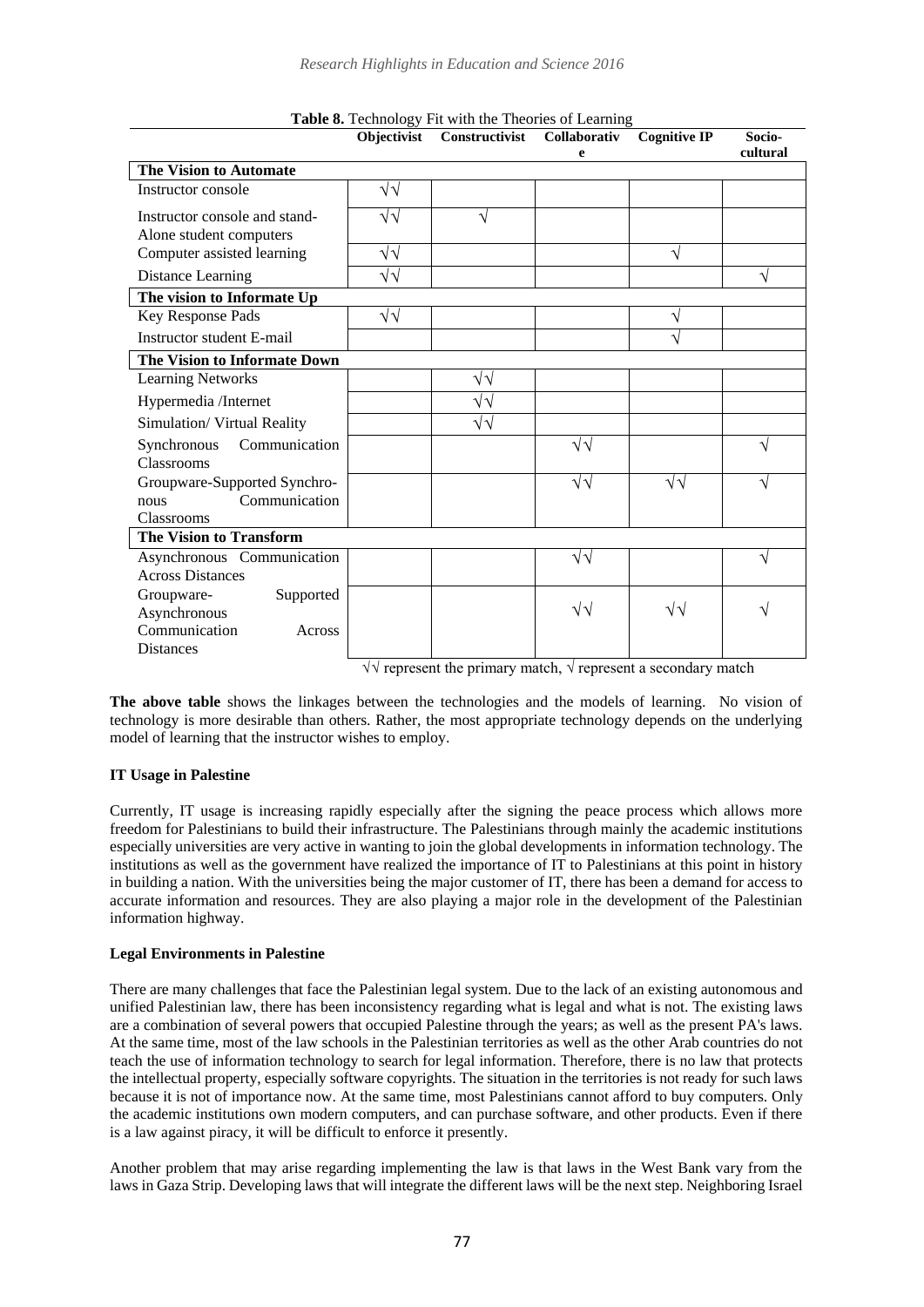recognizes the copyright conventions, also experiences piracy. This spills into the Palestinian territories despite regulations that exist, but are not fully enforced. Despite this problem, it is not of upmost importance and statistics of piracy in the Palestinian territories is difficult to control. In spite of the current situation of piracy in the Palestinian territories, the short run will not incur any huge problems. However, once IT is well developed in the State of Palestine, then the long run needs a respecting of rules to build a state that can develop its own intellectual power. By doing this, Palestine will be able to lure foreign investment for further development. For the time being, intellectual property is not recognized not only in the territories, but also in the entire region.

|                   | Table 9. Impact of Information Technology on Business Learning |                              |                                  |                          |  |  |  |  |  |
|-------------------|----------------------------------------------------------------|------------------------------|----------------------------------|--------------------------|--|--|--|--|--|
|                   | <b>Automating</b>                                              | <b>Information Up</b>        | <b>Information Down</b>          | <b>Transforming</b>      |  |  |  |  |  |
| <b>Technology</b> | Instructor                                                     | Keypad Response              | <b>Learning Networks</b>         | Virtual Learning Spaces  |  |  |  |  |  |
|                   | Console                                                        |                              |                                  |                          |  |  |  |  |  |
|                   | CAI/CBT                                                        | Instructor-student           | Virtual Reality                  |                          |  |  |  |  |  |
|                   |                                                                | email                        |                                  |                          |  |  |  |  |  |
|                   | Distance                                                       |                              | <b>Simulations</b>               |                          |  |  |  |  |  |
|                   | Learning                                                       |                              |                                  |                          |  |  |  |  |  |
|                   |                                                                | Instructor Console & Student | <b>Communications Classrooms</b> |                          |  |  |  |  |  |
|                   |                                                                | Workstations                 |                                  |                          |  |  |  |  |  |
| <b>Classroom</b>  | Hierarchy/Tree                                                 | Star                         | Ring                             | Dynamic                  |  |  |  |  |  |
| <b>Structure</b>  |                                                                |                              |                                  |                          |  |  |  |  |  |
| <b>Model</b>      | Objective                                                      | Cognitive<br>Objective,      | Constructive.                    | Collaborative, Cognitive |  |  |  |  |  |
|                   |                                                                | IP                           | Cognitive IP                     | Socio-cultural,<br>IP.   |  |  |  |  |  |
|                   |                                                                |                              | Collaborative                    | Constructive             |  |  |  |  |  |

| PROCESS DIMENSIONS      |  |                                                |  |                           |  |  |  |
|-------------------------|--|------------------------------------------------|--|---------------------------|--|--|--|
| Instructor              |  | Control of Pace, Content                       |  | Student                   |  |  |  |
| Knowledge Dissemination |  | Purpose of Instruction                         |  | <b>Knowledge Creation</b> |  |  |  |
|                         |  | <b>OUTCOME DIMENSIONS</b>                      |  |                           |  |  |  |
| Ephemera                |  | <b>Impact on Self-Variables</b>                |  | Long-term                 |  |  |  |
|                         |  | (motivation, interest, self-efficiency)        |  |                           |  |  |  |
| Factual./procedural     |  | Impact on Levels of Learning                   |  | Conceptual                |  |  |  |
| Lower-order Thinking    |  | <b>Impact on Cognition</b>                     |  | → Higher-order Thinking   |  |  |  |
| Low                     |  | Impact on Behavior-participation and attention |  | High                      |  |  |  |
| Improvements on         |  | Impact on Behavior -performance                |  | Improvements on           |  |  |  |
| Factual./procedural     |  |                                                |  | Conceptual Asses          |  |  |  |

# **THE OUTCOMES OF EDUCATIONAL QUALITY**

#### **Standards for Academic Programs Quality in Higher Education Include**

**Intended learning outcomes (ILO):** Intended learning outcomes are distributed to students; where ILOs are related to the students major. It's also constructed to be achievable.

**The academic plan content:** The courses content specification appears to be current, flexible, and within the international standards. It is also clear, comprehensive, and enhances developing a critical and resourceful thinking.

**Assessment**: (Bsharatand Rmahi, 2016) states that the assessment of student learning is implemented through using a set of valuation techniques. For instance, the process of informing the students in writing of the followed evaluation criteria, and providing immediate feedback, written and oral, regarding all of the students learning activities with the intended learning outcomes. All evaluation tools are designed in a reliable and transparent way.

#### **Standards for the Quality Learning Opportunities Include**

**Specifications of teaching and learning: There** many different teaching methods like teaching through organizing mall and large groups; as well as individual and self-learning method. However, in today's recent times, more attention is paid toward considering the active learning as one of the most active models. Hence, students